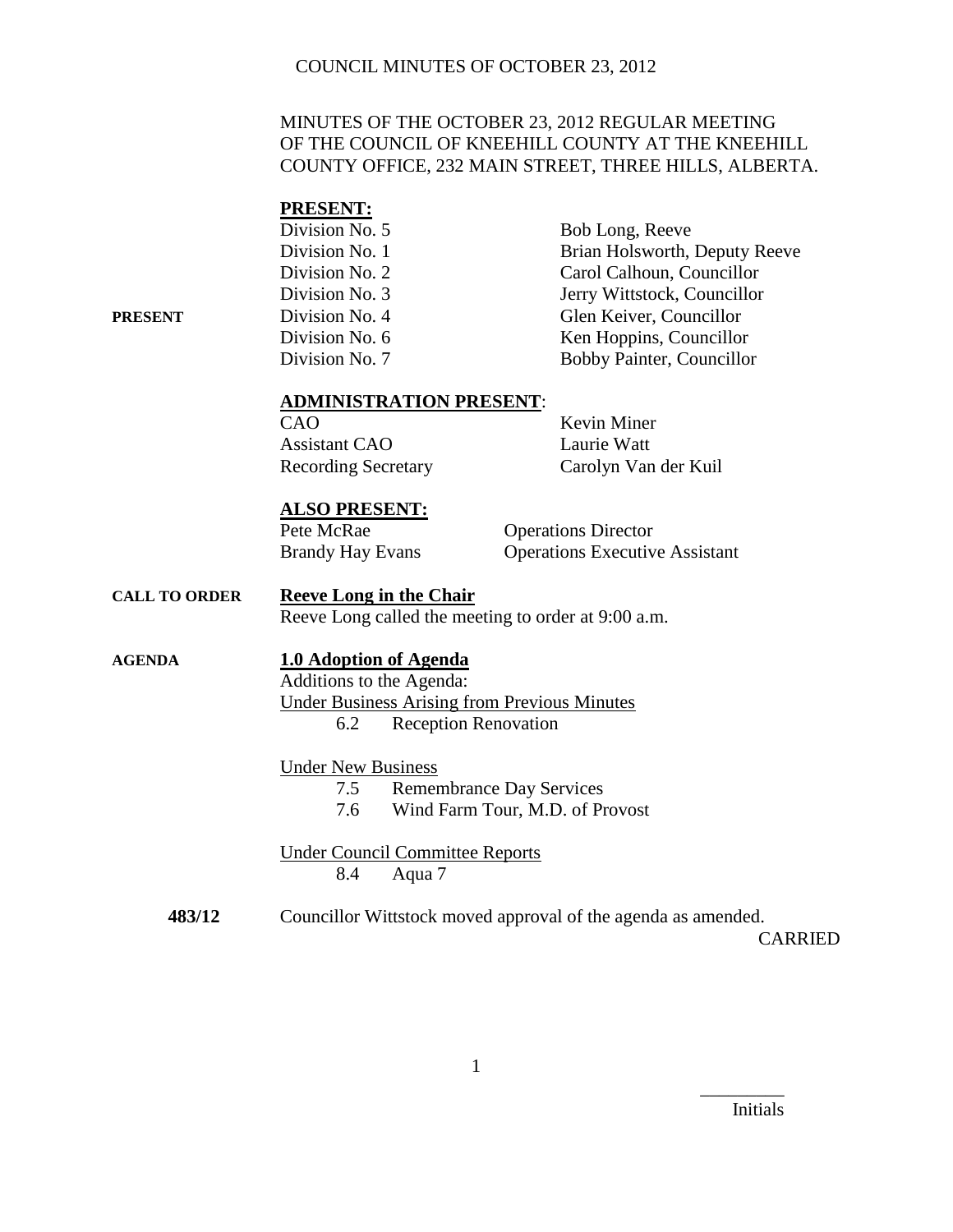| <b>MINUTES</b>                                      | 2.0 Minutes                                                                                                                                                                                                                                                                                                                                           |
|-----------------------------------------------------|-------------------------------------------------------------------------------------------------------------------------------------------------------------------------------------------------------------------------------------------------------------------------------------------------------------------------------------------------------|
|                                                     | 2.1 Approval of the October 9, 2012 Regular Meeting Minutes                                                                                                                                                                                                                                                                                           |
| 484/12                                              | Councillor Painter moved approval of the October 9, 2012 Council                                                                                                                                                                                                                                                                                      |
|                                                     | Meeting Minutes as presented.                                                                                                                                                                                                                                                                                                                         |
|                                                     | <b>CARRIED</b>                                                                                                                                                                                                                                                                                                                                        |
|                                                     |                                                                                                                                                                                                                                                                                                                                                       |
|                                                     | Debi Moon, reporter for The Capital, entered the meeting at 9:10 a.m.                                                                                                                                                                                                                                                                                 |
| <b>OPERATIONS</b>                                   | <b>4.0 Operations</b>                                                                                                                                                                                                                                                                                                                                 |
|                                                     | <b>4.1 Operations Summary</b>                                                                                                                                                                                                                                                                                                                         |
| <b>OPR SUMMARY</b>                                  | Pete McRae presented the Operations Report comprised of Transportation<br>(Roads), Water and Miscellaneous updates. The following items were                                                                                                                                                                                                          |
|                                                     | also addressed:                                                                                                                                                                                                                                                                                                                                       |
|                                                     | • Overweight Permits – After presenting the County's current process,<br>administration will research the overweight permit processes in<br>neighboring Counties and M.D.'s.                                                                                                                                                                          |
|                                                     | • Question on Road upgrade of RR 23-3, South of TWP 34-2 to SW10-<br>34-23 W4.                                                                                                                                                                                                                                                                        |
|                                                     | Snow Ploughs are ready to go.                                                                                                                                                                                                                                                                                                                         |
| 485/12                                              | Councillor Calhoun moved that Council receive the Operations<br>Summary report as presented.                                                                                                                                                                                                                                                          |
|                                                     | <b>CARRIED</b>                                                                                                                                                                                                                                                                                                                                        |
| <b>H20 MODELING</b>                                 | <u> 4.2 Water Modeling Application – Grainger WSA – Liana O'Buck</u>                                                                                                                                                                                                                                                                                  |
| 486/12                                              | Councillor Wittstock moved that Council approve the connection                                                                                                                                                                                                                                                                                        |
|                                                     | recommendation as presented.                                                                                                                                                                                                                                                                                                                          |
|                                                     | <b>CARRIED</b>                                                                                                                                                                                                                                                                                                                                        |
| <b>SALE USED EQUIP</b><br>487/12                    | <b>4.3 Sale of Used Kneehill County Equipment/Vehicles</b><br>Councillor Holsworth moved that Council approve the sale of vehicles by<br>bid and the W-900 Kenworth Sanding Truck be sold at an auction                                                                                                                                               |
|                                                     | company.<br><b>CARRIED</b>                                                                                                                                                                                                                                                                                                                            |
| <b>HUXLEY COLONY</b><br><b>RD UPGRADE</b><br>488/12 | <b>4.4 Huxley Colony Road Upgrade Request</b><br>Councillor Painter moved that Council approve Operations to proceed<br>with Option "A" to upgrade approximately 150 to 200 metres of Range<br>Road 22-5 at the Huxley Colony, which is to include ditch cleaning,<br>defining and graveling with estimated costs around \$3,500.00 to<br>\$4,000.00. |

CARRIED

Initials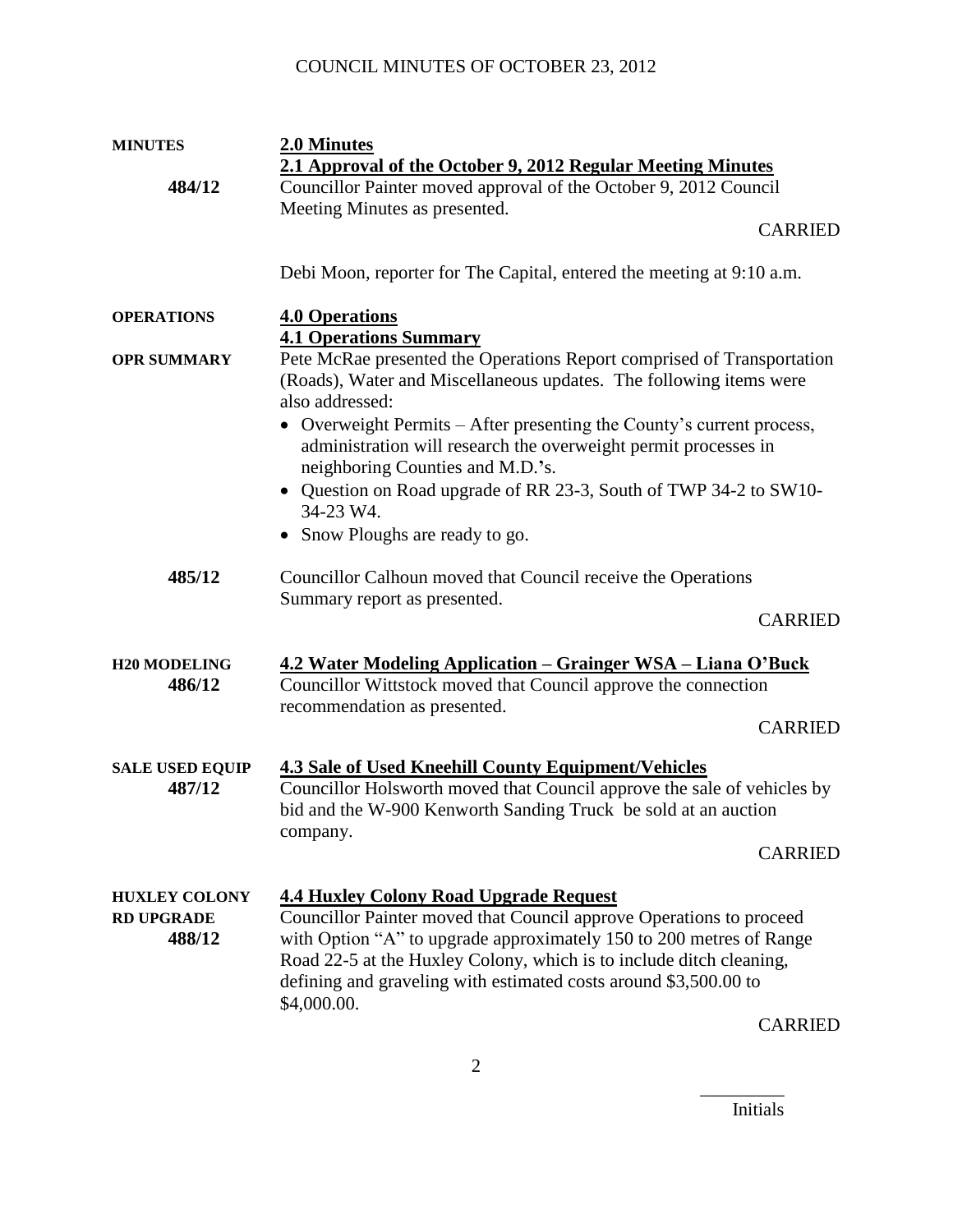Jerry Brett, Planning and Development Officer entered the meeting at 9:35 a.m.

**COUNTY SIGNS 4.5 Kneehill County Entrance Signs** Council directed Administration to bring to Council, at a future meeting estimated costs of placing signs at all paved entrances going into Kneehill County.

Pete McRae and Brandy Hay Evans left the meeting at 9:47 a.m.

# **DELEGATIONS 3.0 Delegations POLICY RELAXTION 3.2 Policy on Relaxation Requests Policy #15-5 REQUESTS** Councillor Holsworth moved that Council adopt the proposed

**489/12** Policy #15-5 to resolve that Kneehill County will not be responsible for making applications to government agencies for relaxations of government agency setbacks on behalf of third-party subdivision and development permit applicants.

CARRIED

Jerry Brett left the meeting at 9:53 a.m.

The meeting recessed from 9:54 a.m. to 10:00 a.m.

Tony Chelick, Operations Manager for Alberta Transportation from the Hanna Office was present when the meeting reconvened.

Pete McRae, Director of Operations and Brandy Hay Evans, Operations Executive Assistant, entered the meeting at 10:08 a.m.

## **AB TRANSPRT 3.3 Alberta Transportation- Tony Chelick**

Tony Chelick, Operations Manager for Alberta Transportation, provided Council with the following updates:

- Alberta Transportation Budget was cut a bit, but Road Maintenance funding has not changed.
- $\bullet$  Hwy 21 Major cause of accidents on highways is the differential in driving speeds, we need to get everybody doing 100 kph, and their needs to be a large increase in traffic on Hwy 21 before any passing lanes get constructed.
- New Highway Maintenance Contractors Carillion The schedule for highway inspections and routes remain the same as they were with Ledcor.

Initials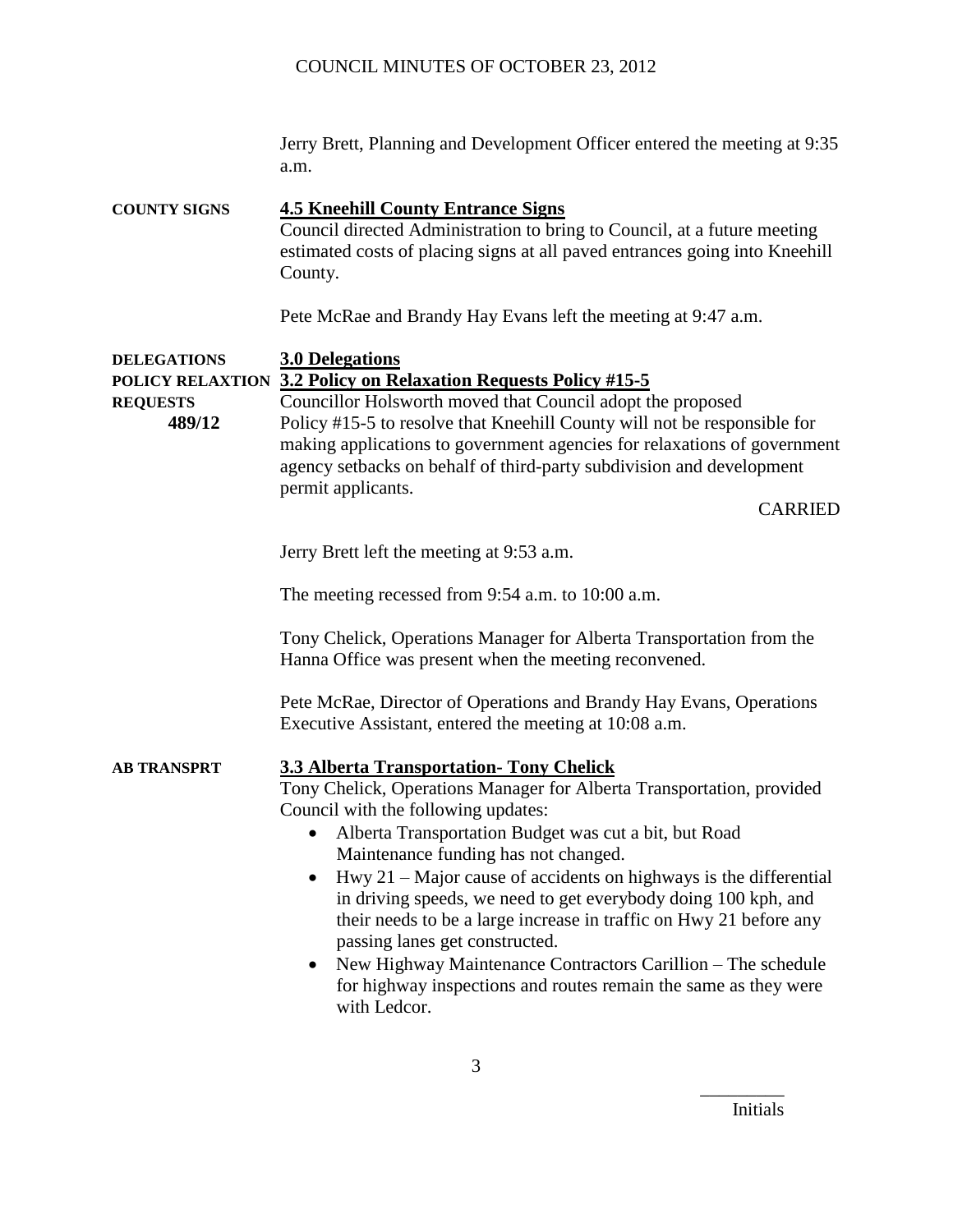| • AB Transportation will look into the dim flashing lights at the |
|-------------------------------------------------------------------|
| junction of Highway 21 and 27 that warn trucks to stop at the     |
| weigh scale.                                                      |

- Alberta Transportation is satisfied with the weed control collaboration with the Kneehill County Agricultural Service Board.
- Carillion supervisors have been told to communicate their contact numbers to all municipalities, and to come up with protocol's to follow when there is a detour caused by major accidents or major work projects. Alberta Transportation or Carillion do not have control of what happens when RCMP take over a scene.
- Improve communication when major work projects are going to be done – Alberta Transportation cannot commit until a project has been tendered. When that is done, a notification will be sent that will address the details and the contacts of the project.
- The Alberta Transportation three year tentative Major Construction project list can be downloaded from the Alberta Transportation website. Alberta Transportation reprioritizes this list a couple times a year.

Council thanked Tony for the excellent presentation and coming to speak with Council.

Tony Chelick, Pete McRae, and Brandy Hay Evans left the meeting at 10:45 a.m.

| <b>FINANCIAL</b><br><b>BANK REC</b><br>490/12       | <b>5.0 Financial Reports</b><br>5.1 Bank Reconciliation Report September 30, 2012<br>Councillor Hoppins moved that Council receive the September 2012<br>Bank Reconciliation Report as presented.<br><b>CARRIED</b>                                                                                                   |
|-----------------------------------------------------|-----------------------------------------------------------------------------------------------------------------------------------------------------------------------------------------------------------------------------------------------------------------------------------------------------------------------|
| <b>THILLS HEALTH</b><br><b>INITIATIVE</b><br>491/12 | <b>6.0 Business from the Previous Minutes</b><br>6.1 Three Hills Health Initiative – Charity Gala November 24, 2012<br>Councillor Painter moved that Council keep six banquet tickets that come<br>with the \$5,000 sponsorship level package and donate four tickets back to<br>the event to sell.<br><b>CARRIED</b> |
|                                                     | $L_{\text{max}}$ $D_{\text{max}}$ $D_{\text{max}}$ $L_{\text{max}}$ $D_{\text{max}}$ $L_{\text{max}}$ $D_{\text{max}}$ $D_{\text{max}}$ $D_{\text{max}}$ $D_{\text{max}}$ $D_{\text{max}}$                                                                                                                            |

Jerry Brett, Planning and Development Officer and Pete McRae, Director of Operations entered the meeting at 11:01 a.m.

Initials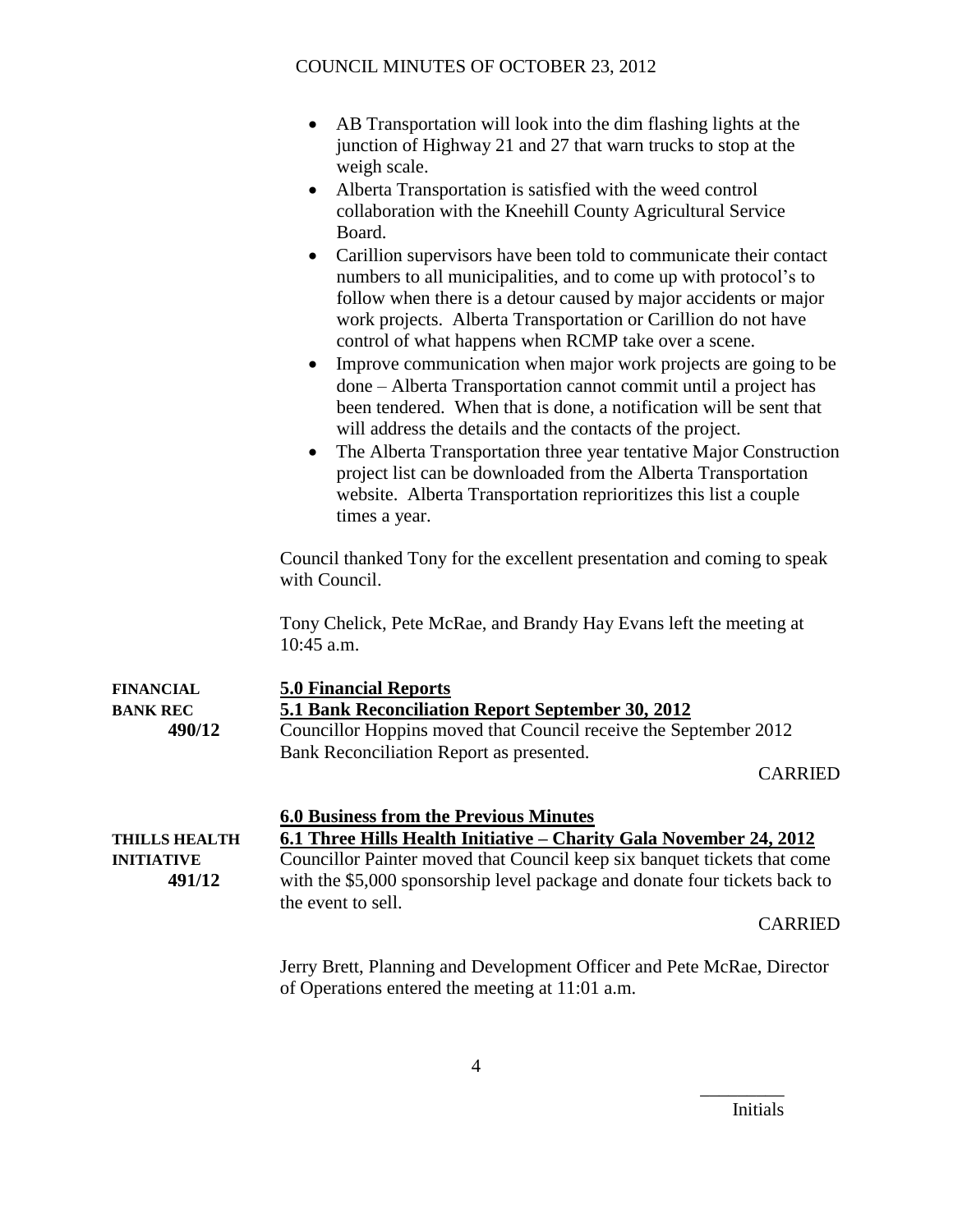| <b>RECEPTION RENO</b><br>492/12                                                  | <b>6.2 Reception Renovation</b><br>Councillor Calhoun moved to table this agenda item until later in the<br>meeting.                                                                                                                                                                                                                                                                                   |  |
|----------------------------------------------------------------------------------|--------------------------------------------------------------------------------------------------------------------------------------------------------------------------------------------------------------------------------------------------------------------------------------------------------------------------------------------------------------------------------------------------------|--|
|                                                                                  | <b>CARRIED</b>                                                                                                                                                                                                                                                                                                                                                                                         |  |
| <b>DELEGATIONS</b><br><b>ROAD DEVLP PLCY</b>                                     | 3.0 Delegations Cont'd<br><b>3.4 Road Development Policies</b><br>Policies, 5-13, 5-13a and 5-14 don't need to be changed they need to be<br>expanded. The policies need to show who is responsible for each condition<br>and who pays the cost, so everyone knows what is required in advance.<br>Council directed administration to expand the policy and bring back to a<br>future Council meeting. |  |
|                                                                                  | The meeting recessed from $11:53$ a.m. to $1:00$ p.m.                                                                                                                                                                                                                                                                                                                                                  |  |
|                                                                                  | Debi Moon, Jerry Brett and Pete McRae were not present when the<br>meeting reconvened.                                                                                                                                                                                                                                                                                                                 |  |
| <b>RECEPTION RENO</b><br>493/12                                                  | 6.0 Business from the Previous Minutes Con'td<br><b>6.2 Reception Renovation Cont'd</b><br>Councillor Hoppins moved this agenda item be lifted from the table.<br><b>CARRIED</b>                                                                                                                                                                                                                       |  |
|                                                                                  | Council directed administration to get a quote from the contractor on how<br>much it will cost to install flooring and paint the stairwell and upper/lower<br>reception areas and to include a price to replace shutters and countertops<br>to the upstairs reception desk. Kevin Miner will draft a list and email to<br>Council to ensure the proper items are being quoted on.                      |  |
| <b>NEW BUSINESS</b><br><b>TROCHU TRANSFER</b><br><b>SITE AGREEMENT</b><br>494/12 | <b>7.0 New Business</b><br><b>7.1 Trochu Transfer Site Agreement</b><br>Councillor Calhoun moved that Council approve the proposed<br>Memorandum of Agreement for the Transfer Site with the Town of<br>Trochu.                                                                                                                                                                                        |  |
|                                                                                  | <b>CARRIED</b>                                                                                                                                                                                                                                                                                                                                                                                         |  |
| <b>CAAMD&amp;C GOLF</b><br><b>TOURNAMENT</b><br>495/12                           | <b>7.2 CAAMD&amp;C Golf Tournament 2013</b><br>Reeve Long moved that Council direct administration to contact the M.D.<br>of Bighorn to inform them that they can expect around 7 registrants<br>from Kneehill County for the 2013 CAAMD&C Golf Tournament.<br><b>CARRIED</b>                                                                                                                          |  |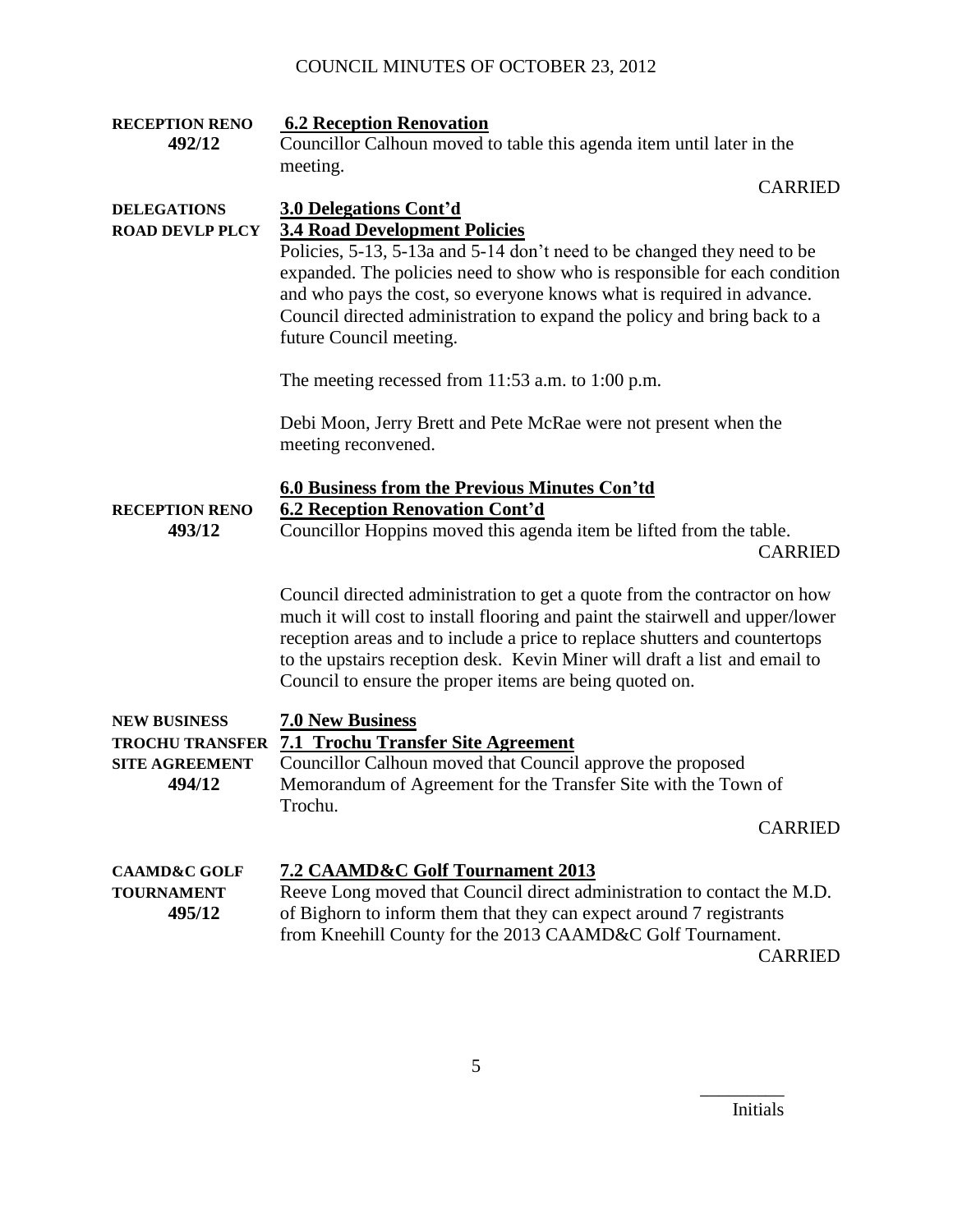| 496/12                                                                                                                                                                                                                     | <b>WASTEWTER AGREE 7.3 Crocus Coulee Wastewater Agreement</b><br>Councillor Holsworth moved that Council approve the Crocus Coulee<br>Wastewater agreement with the Town of Three Hills as presented.                                                                                                                                                                             |                |
|----------------------------------------------------------------------------------------------------------------------------------------------------------------------------------------------------------------------------|-----------------------------------------------------------------------------------------------------------------------------------------------------------------------------------------------------------------------------------------------------------------------------------------------------------------------------------------------------------------------------------|----------------|
|                                                                                                                                                                                                                            |                                                                                                                                                                                                                                                                                                                                                                                   | <b>CARRIED</b> |
| 497/12                                                                                                                                                                                                                     | <b>KNEEHILL WELNESS 7.4 Kneehill Area Wellness Centre Request for Informal Meeting</b><br>Councillor Calhoun moved that Reeve Long respond by letter to the<br>Kneehill Area Wellness Centre that if they wish to present to Council it<br>should be done as a whole group, and that they can contact Kevin Miner,<br>CAO to organize a time on the agenda to present to Council. | <b>CARRIED</b> |
|                                                                                                                                                                                                                            | <b>REMEMBRANCE DAY 7.5 Remembrance Day Services</b>                                                                                                                                                                                                                                                                                                                               |                |
| 498/12                                                                                                                                                                                                                     | Councillor Wittstock moved that Council participate in their respective<br>Remembrance Day Ceremony Service.                                                                                                                                                                                                                                                                      |                |
|                                                                                                                                                                                                                            |                                                                                                                                                                                                                                                                                                                                                                                   | <b>CARRIED</b> |
| 7.6 Wind Farm Tour - M.D. of Provost<br><b>WIND FARM TOUR</b><br>Councillor Calhoun moved that Council authorize Reeve Long and<br>499/12<br>Councillor Hoppins to attend the Wind Farm tour with the M. D. of<br>Provost. |                                                                                                                                                                                                                                                                                                                                                                                   |                |
|                                                                                                                                                                                                                            |                                                                                                                                                                                                                                                                                                                                                                                   | <b>CARRIED</b> |
| <b>COUNCIL REPORTS</b><br><b>FCSS AGREEMENT</b><br>500/12                                                                                                                                                                  | <b>8.0 Council and Committee Reports</b><br>8.1 Kneehill Regional FCSS Agreement<br>Councillor Hoppins moved that Council authorize Councillor Calhoun to<br>attend the November 7, 2012 FCSS Volunteer Forum.                                                                                                                                                                    | <b>CARRIED</b> |
| 501/12<br>Councillor Calhoun moved that Council approve the Kneehill Regional                                                                                                                                              |                                                                                                                                                                                                                                                                                                                                                                                   |                |
|                                                                                                                                                                                                                            | FCSS Agreement as presented.                                                                                                                                                                                                                                                                                                                                                      |                |
|                                                                                                                                                                                                                            |                                                                                                                                                                                                                                                                                                                                                                                   | <b>CARRIED</b> |
|                                                                                                                                                                                                                            | A copy of the unapproved minutes of the October 11, 2012 meeting were<br>provided by Councillor Calhoun.                                                                                                                                                                                                                                                                          |                |
| <b>DRUM WASTE</b>                                                                                                                                                                                                          | <b>8.2 Drumheller and District Soid Waste Association-</b> Written report by<br>Councillor Calhoun on the meeting which was held on October 18, 2012.                                                                                                                                                                                                                             |                |
| <b>RPAP CONF</b>                                                                                                                                                                                                           | 8.3 Rural Physician Action Plan (RPAP) Conference - Written report<br>by Reeve Long on the October 10-12, 2012 conference he attended.                                                                                                                                                                                                                                            |                |

6

Initials